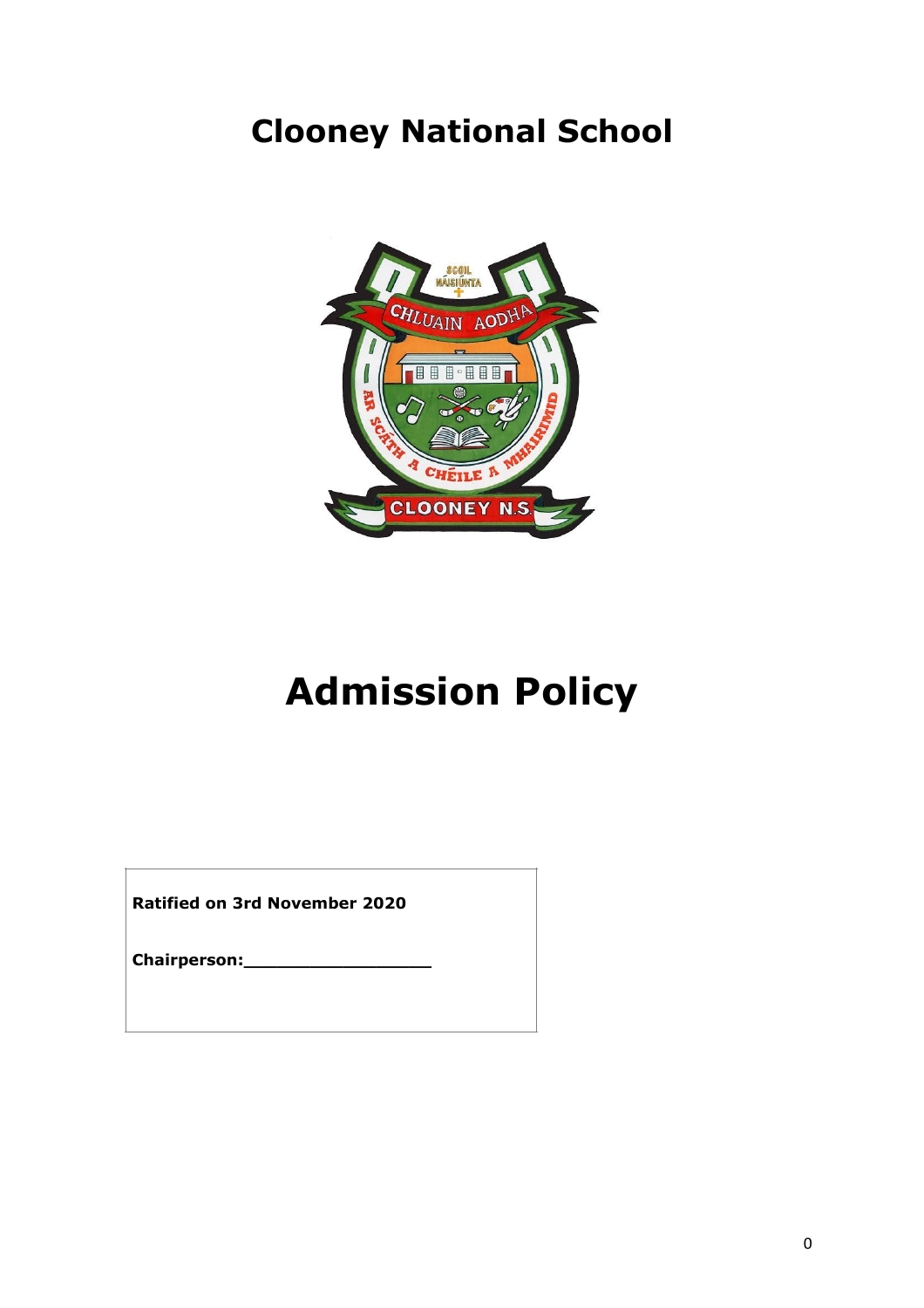

#### **1. Introduction**

This Admission Policy complies with the requirements of the Education Act 1998, the Education (Admission to Schools) Act 2018 and the Equal Status Act 2000. In drafting this policy, the board of management of the school has consulted with school staff, the school patron and with parents of children attending the school.

The policy was approved by the school patron on  $12<sup>th</sup>$  May 2020. It is published on the school's website and will be made available in hardcopy, on request, to any person who requests it.

The relevant dates and timelines for Clooney N.S. admission process are set out in the school's annual admission notice which is published annually on the school's website at least one week before the commencement of the admission process for the school year concerned.

#### **This policy must be read in conjunction with the annual admission notice for the school year concerned**.

The application form for admission is published on the school's website and will be made available in hardcopy on request to any person who requests it.

#### **2. Characteristic spirit and general objectives of the school**

Clooney N.S. is a Catholic co-educational primary school with a Catholic ethos under the patronage of the Bishop of Killaloe.

"Catholic Ethos" in the context of a Catholic primary school means the ethos and characteristic spirit of the Roman Catholic Church, which aims at promoting:

- (a) the full and harmonious development of all aspects of the person of the pupil, a living relationship with God and with other people; and
- (b) including the intellectual, physical, cultural, moral and spiritual aspects; and
- (c) a philosophy of life inspired by belief in God and in the life, death and resurrection of Jesus; and
- (d) the formation of the pupils in the Catholic faith;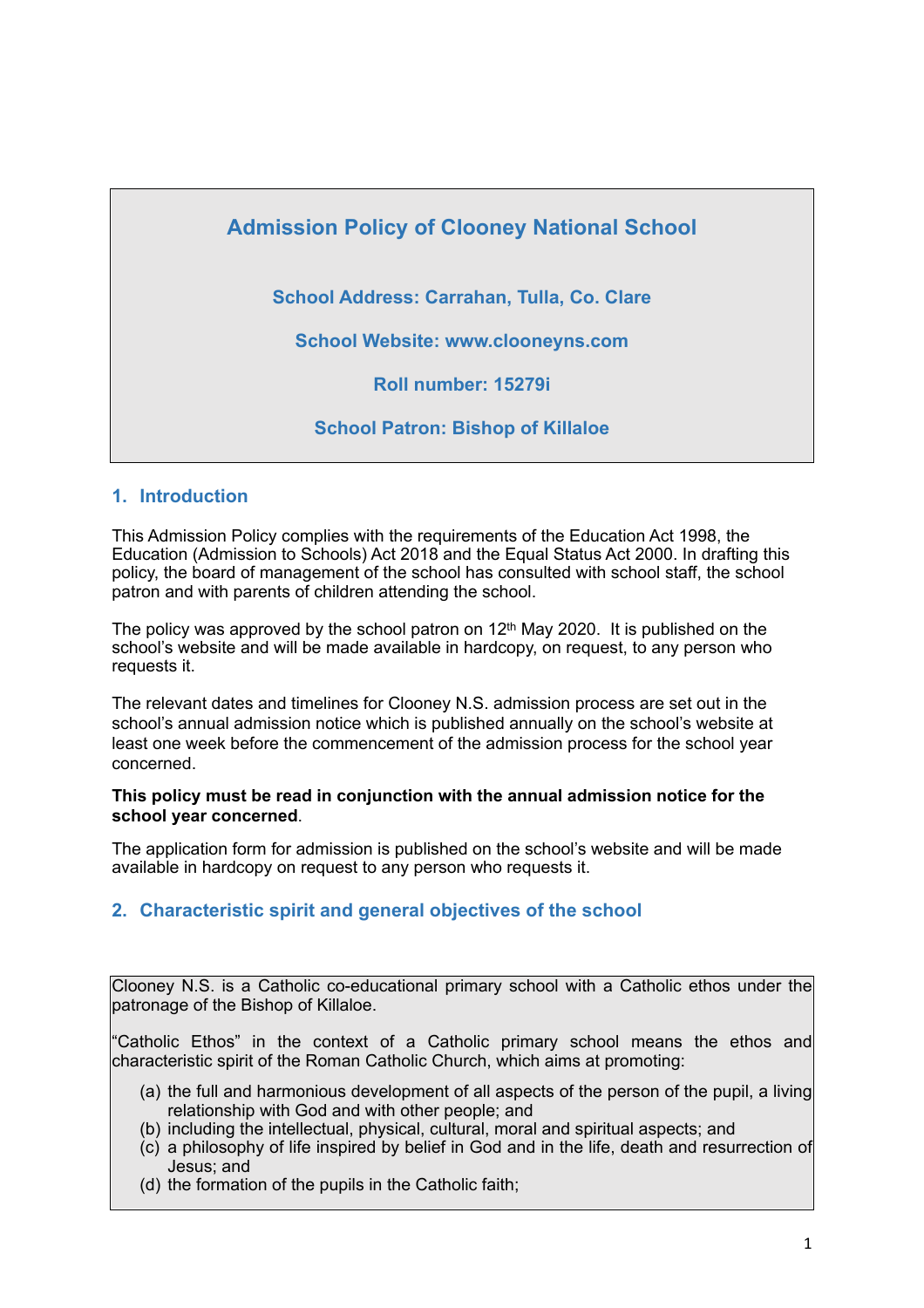and which school provides religious education for the pupils in accordance with the doctrines, practices and traditions of the Roman Catholic Church, and/or such ethos and/ or characteristic spirit as may be determined or interpreted from time to time by the Irish Episcopal Conference.

In accordance with S.15 (2) (b) of the Education Act, 1998 the Board of Management of Clooney N.S. shall uphold, and be accountable to the patron for so upholding, the characteristic spirit of the school as determined by the cultural, educational, moral, religious, social, linguistic and spiritual values and traditions which inform and are characteristic of the objectives and conduct of the school.

Mission Statement:

Clooney National School is a Roman Catholic School. The school is under the Patronage of Bishop Fintan Monahan, Bishop of the Diocese of Killaloe, and is recognised by the Department of Education and Science.

As a Catholic school, our aim is to promote the full and harmonious development of all aspects of the pupils under our care: intellectual, physical, cultural, moral and spiritual.

In our school we strive to be a centre of excellence where

- High professional standards are maintained
- A spirit of mutual respect and reverence is promoted
- Christian values of forgiveness, reconciliation, new beginnings and hope are reflected in our Code of Behaviour

We welcome all cultures and traditions. Concern and compassion for all form the cornerstone of our school. All our work is underpinned by our values of truth, respect, justice and freedom.

#### **3. Admission Statement**

Clooney N.S. will not discriminate in its admission of a student to the school on any of the following:

- (a) the gender ground of the student or the applicant in respect of the student concerned,
- (b) the civil status ground of the student or the applicant in respect of the student concerned,
- (c) the family status ground of the student or the applicant in respect of the student concerned,
- (d) the sexual orientation ground of the student or the applicant in respect of the student concerned,
- (e) the religion ground of the student or the applicant in respect of the student concerned,
- (f) the disability ground of the student or the applicant in respect of the student concerned,
- (g) the ground of race of the student or the applicant in respect of the student concerned,
- (h) the Traveller community ground of the student or the applicant in respect of the student concerned, or
- (i) the ground that the student or the applicant in respect of the student concerned has special educational needs

As per section 61 (3) of the Education Act 1998, 'civil status ground', 'disability ground', 'discriminate', 'family status ground', 'gender ground', 'ground of race', 'religion ground',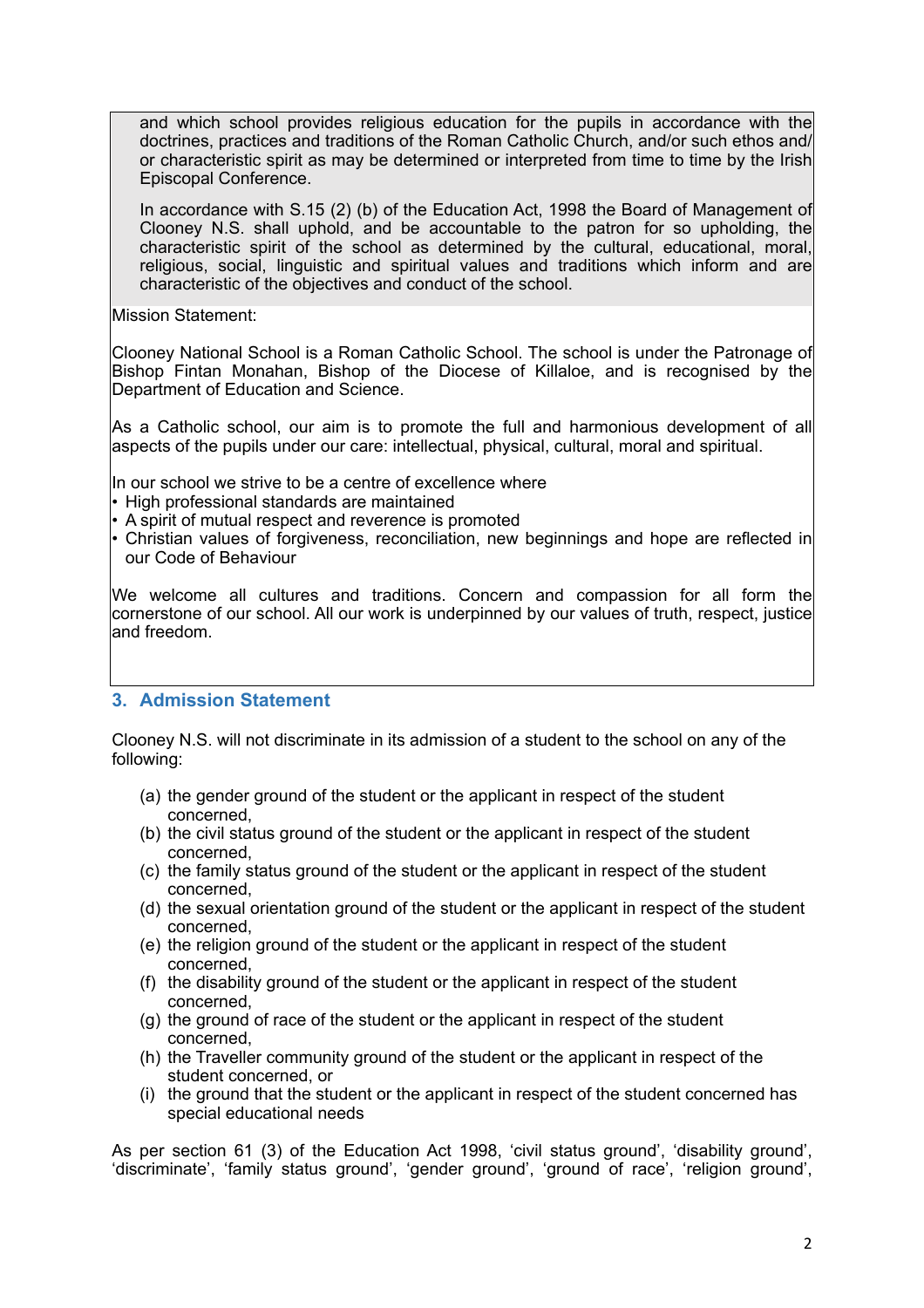'sexual orientation ground' and 'Traveller community ground' shall be construed in accordance with section 3 of the Equal Status Act 2000.

Clooney N.S. is a school whose objective is to provide education in an environment which promotes certain religious values and does not discriminate where it refuses to admit as a student a person who is not of the Catholic faith and it is proved that the refusal is essential to maintain the ethos of the school.

*Note for Parents: the inclusion of the above wording was mandated by the Education (Admission to Schools) Act 2018.*

#### **4. Admission of Students**

This school shall admit each student seeking admission except where –

- a) the school is oversubscribed (please see section 5 below for further details)
- b) a parent of a student, when required by the principal in accordance with section 23(4) of the Education (Welfare) Act 2000, fails to confirm in writing that the code of behaviour of the school is acceptable to him or her and that he or she shall make all reasonable efforts to ensure compliance with such code by the student

Clooney N.S. is a Catholic school and may refuse to admit as a student a person who is not of the Catholic faith where it is proved that the refusal is essential to maintain the ethos of the school.

*Note for Parents: the inclusion of the above wording was mandated by the Education (Admission to Schools) Act 2018.*

#### **5. Oversubscription**

In the event that the school is oversubscribed, the school will, when deciding on applications for admission, apply the following selection criteria in the order listed below to those applications that are received within the timeline for receipt of applications as set out in the school's annual admission notice:

- 1. Applicants of siblings currently enrolled in the school (including stepsiblings, resident at the same address) - priority to the eldest.
- 2. Children residing in the parish priority to the eldest.
- 3. Children of staff members priority to the eldest
- 4. Random selection (independently verified by Principal and member of PA)

In the event that there are two or more students tied for a place or places in any of the selection criteria categories above (the number of applicants exceeds the number of remaining places), the following arrangements will apply: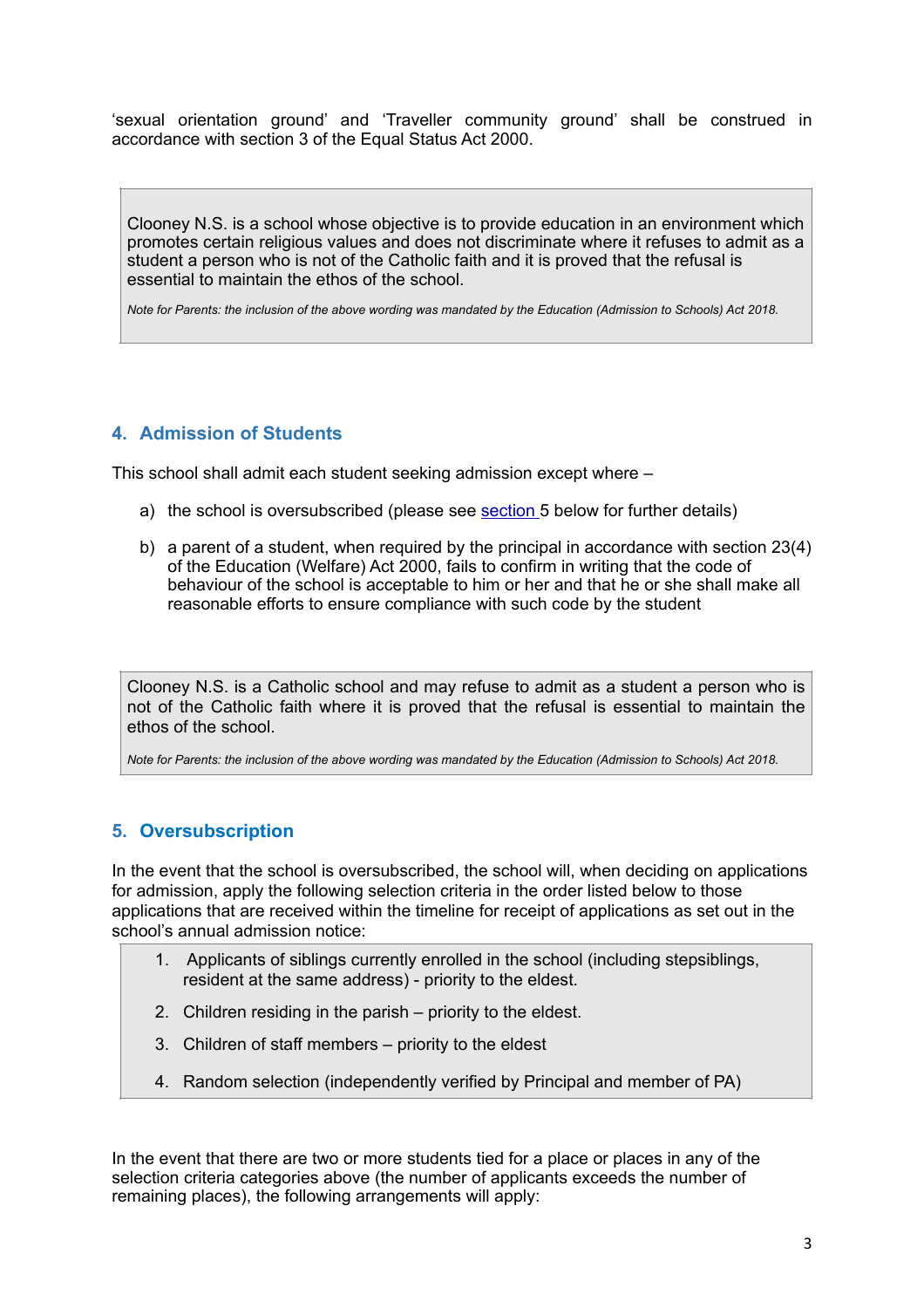**Insert details of the school's arrangements here:** Priority to eldest in accordance with the above criteria – or as determined by BoM

#### **6. What will not be considered or taken into account**

In accordance with section 62(7) (e) of the Education Act, the school will not consider or take into account any of the following in deciding on applications for admission or when placing a student on a waiting list for admission to the school:

(a) a student's prior attendance at a pre-school or pre-school service, including naíonraí, other than in relation to a student's prior attendance at— (I) an early intervention class, or (II) an early start pre-school, specified in a list published by the Minister from time to time;

- (b) the payment of fees or contributions (howsoever described) to the school;
- (c) a student's academic ability, skills or aptitude;
- (d) the occupation, financial status, academic ability, skills or aptitude of a student's parents;
- (e) a requirement that a student, or his or her parents, attend an interview, open day or other meeting as a condition of admission;
- (f) a student's connection to the school by virtue of a member of his or her family attending or having previously attended the school; other than, in the case of the school wishing to include a selection criteria based on (1) siblings of a student attending the school
- (g) the date and time on which an application for admission was received by the school,

This is subject to the application being received at any time during the period specified for receiving applications set out in the annual admission notice of the school for the school year concerned.

#### **7. Decisions on applications**

All decisions on applications for admission to Clooney N.S. will be based on the following:

- Our school's admission policy
- The school's annual admission notice (where applicable)
- The information provided by the applicant in the school's official application form received during the period specified in our annual admission notice for receiving applications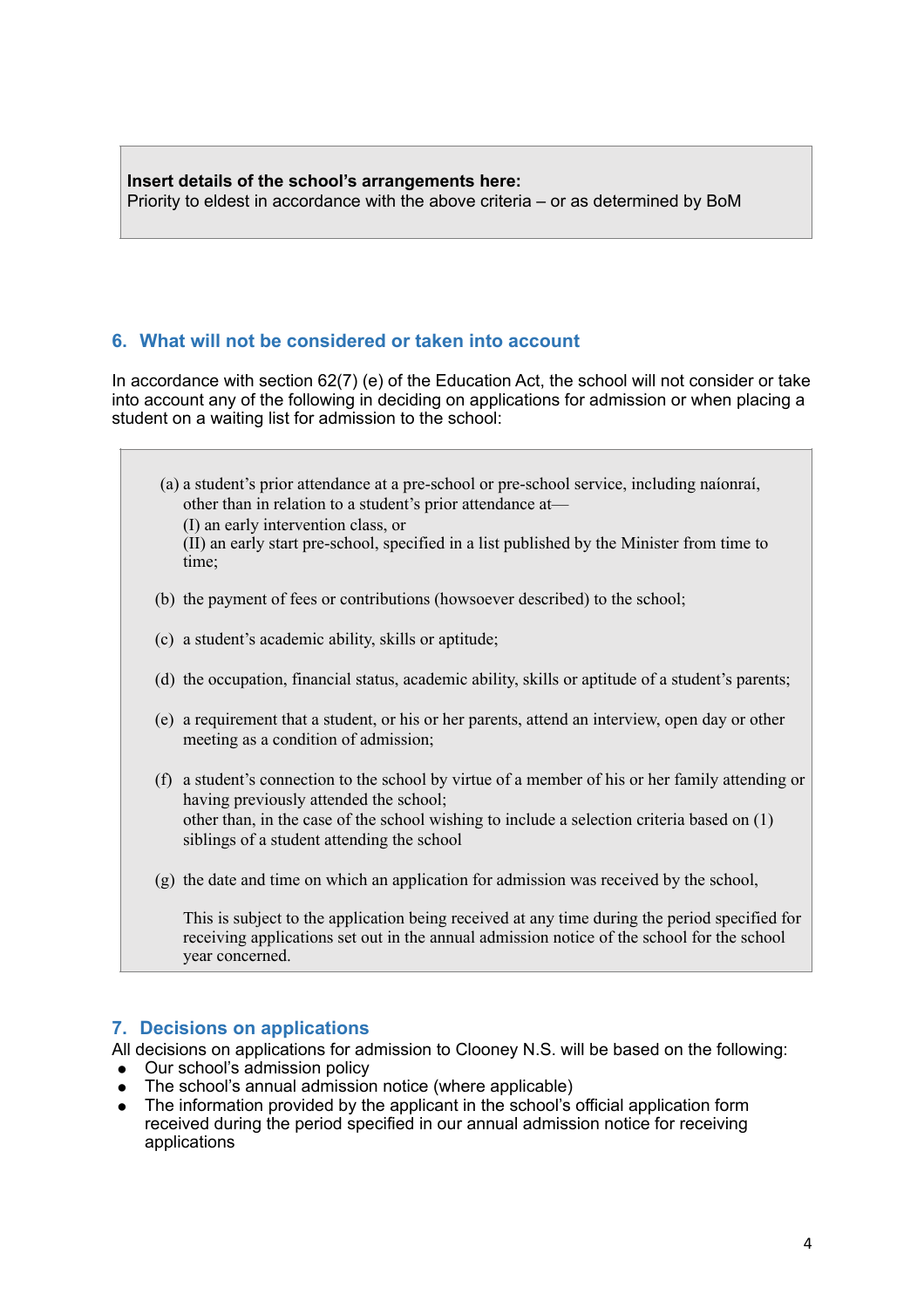(Please see section 13 below in relation to applications received outside of the admissions period and section 14 below in relation to applications for places in years other than the intake group.)

Selection criteria that are not included in our school admission policy will not be used to make a decision on an application for a place in our school.

#### **8. Notifying applicants of decisions**

Applicants will be informed in writing as to the decision of the school, within the timeline outlined in the annual admissions notice.

If a student is not offered a place in our school, the reasons why they were not offered a place will be communicated in writing to the applicant, including, where applicable, details of the student's ranking against the selection criteria and details of the student's place on the waiting list for the school year concerned.

Applicants will be informed of the right to seek a review/right of appeal of the school's decision (see section 17 below for further details).

#### **9. Acceptance of an offer of a place by an applicant**

In accepting an offer of admission from Clooney N.S., you must indicate—

(i) whether or not you have accepted an offer of admission for another school or schools. If you have accepted such an offer, you must also provide details of the offer or offers concerned and

(ii) whether or not you have applied for and awaiting confirmation of an offer of admission from another school or schools, and if so, you must provide details of the other school or schools concerned.

#### **10.Circumstances in which offers may not be made or may be withdrawn**

An offer of admission may not be made or may be withdrawn by Clooney N.S. where—

- (i) it is established that information contained in the application is false or misleading.
- (ii) an applicant fails to confirm acceptance of an offer of admission on or before the date set out in the annual admission notice of the school.
- (iii) the parent of a student, when required by the principal in accordance with section 23(4) of the Education (Welfare) Act 2000, fails to confirm in writing that the code of behaviour of the school is acceptable to him or her and that he or she shall make all reasonable efforts to ensure compliance with such code by the student; or
- (iv) an applicant has failed to comply with the requirements of 'acceptance of an offer' as set out in section 9 above.
- (v) the BOM reserves the right to refuse enrolment or resend an offer of enrolment in an exceptional case. Such an exceptional case could arise where 1. the student has special needs such that even with additional resources provided by the department the school cannot meet such needs and provide the child with an appropriate education. 2. in the opinion of the BOM the student poses an unacceptable risk to other students and staff or school property.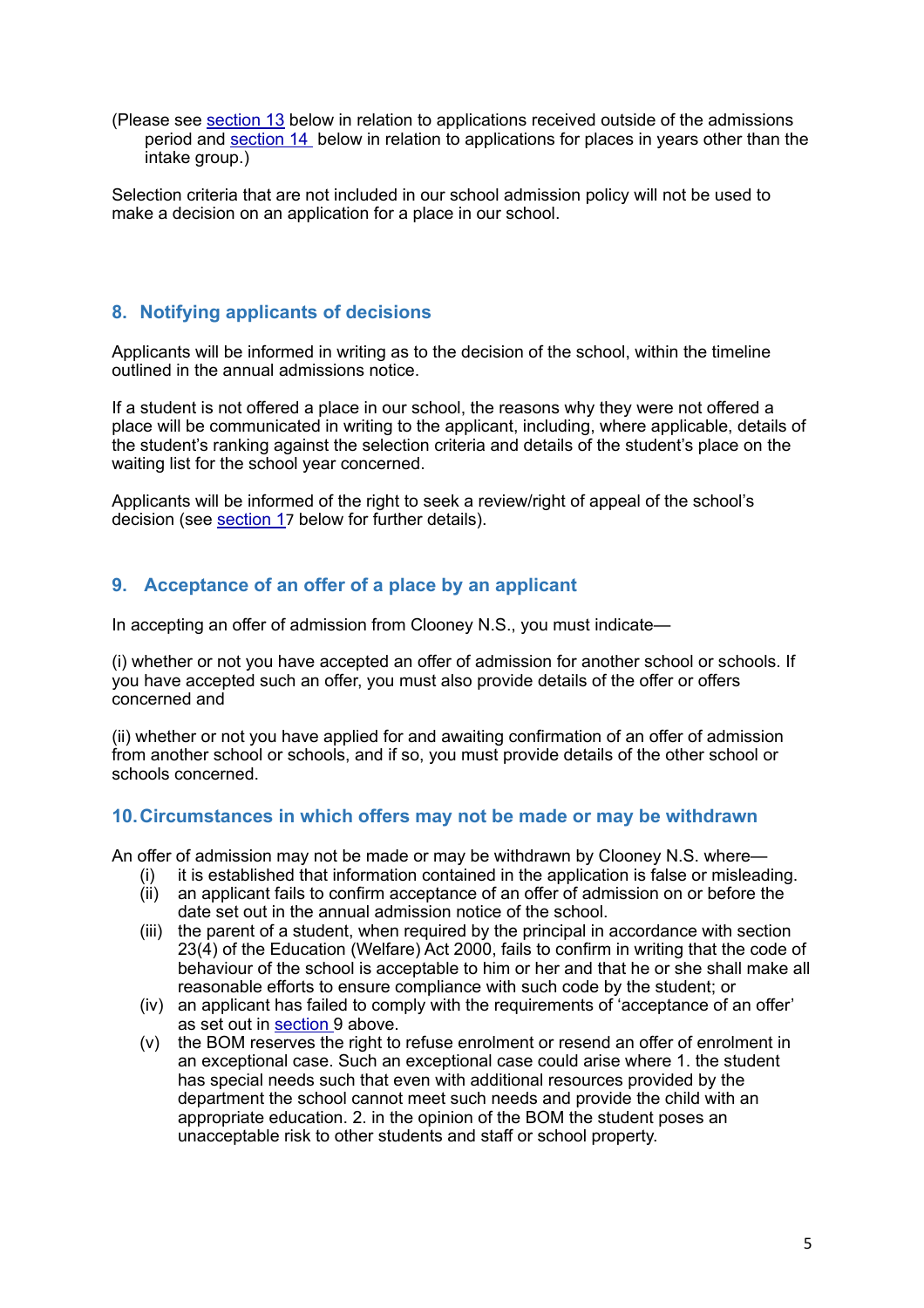#### **11.Sharing of Data with other schools**

Applicants should be aware that section 66(6) of the Education (Admission to Schools) Act 2018 allows for the sharing of certain information between schools in order to facilitate the efficient admission of students.

Section 66(6) allows a school to provide a patron or another board of management with a list of the students in relation to whom—

- (i) an application for admission to the school has been received,
- (ii) an offer of admission to the school has been made, or
- (iii) an offer of admission to the school has been accepted.

The list may include any or all of the following:

- (i) the date on which an application for admission was received by the school;
- (ii) the date on which an offer of admission was made by the school;
- (iii) the date on which an offer of admission was accepted by an applicant;

(iv) a student's personal details including his or her name, address, date of birth and personal public service number (within the meaning of section 262 of the Social Welfare Consolidation Act 2005).

#### **12.Waiting list in the event of oversubscription**

In the event of there being more applications to the school year concerned than places available, a waiting list of students whose applications for admission to Clooney N.S. were unsuccessful due to the school being oversubscribed will be compiled and will remain valid for the school year in which admission is being sought.

Placement on the waiting list of Clooney N.S. is in the order of priority assigned to the students' applications after the school has applied the selection criteria in accordance with this admission policy.

Applicants whose applications are received after the closing date, outlined in the Annual Admission Notice, will be placed at the end of the waiting list in order of the date of receipt of the application.

Offers of any subsequent places that become available for and during the school year in relation to which admission is being sought will be made to those students on the waiting list, in accordance with the order of priority in relation to which the students have been placed on the list.

#### **13.Late Applications**

All applications for admission received after the closing date as outlined in the annual admission notice will be considered and decided upon in accordance with our school's admissions policy, the Education Admissions to School Act 2018 and any regulations made under that Act.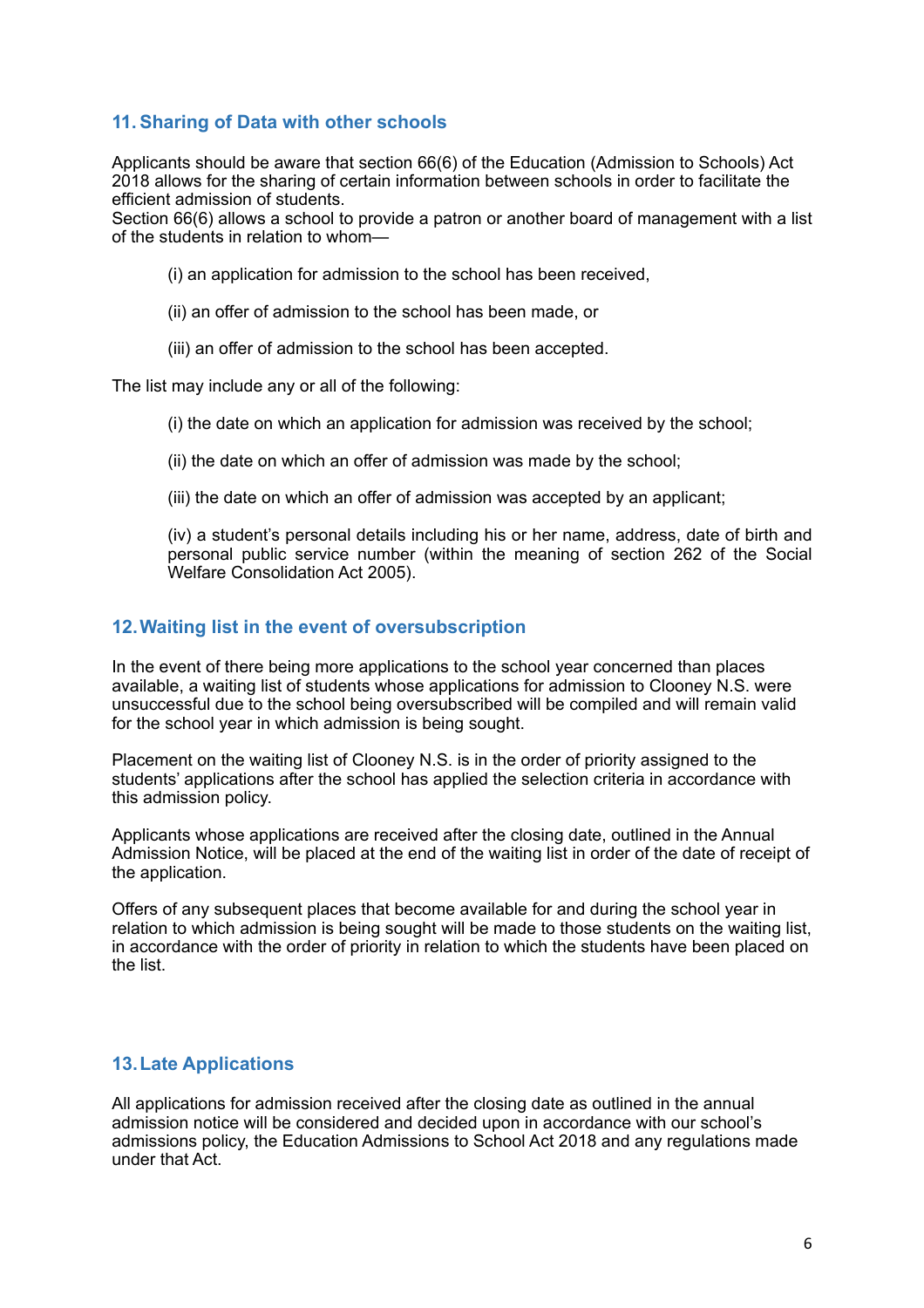Late applicants will be notified of the decision in respect of their application no later than three weeks after the date on which the school received the application. Late applicants will be offered a place if there is place available. In the event that there is no place available, the name of the applicant will be added to the waiting list as set out in Section 13.

#### **14.Procedures for admission of students to other years and during the school year**

The procedures of the school in relation to the admission of students who are not already admitted to the school to classes or years other than the school's intake group are as follows:

*Applications for enrolment during the school year will be considered subject to school policy, available space and the provision of information concerning attendance and the child's educational progress.*

*Such applications will be dealt with on a case-by-case basis but will normally only be considered for admission on the first day of each new term unless the applicant is newly resident in the area.*

The procedures of the school in relation to the admission of students who are not already admitted to the school, after the commencement of the school year in which admission is sought, are as follows:

*In the event of there being more applications to the school year concerned than places available, a waiting list of students whose applications for admission to Clooney N.S.*  were unsuccessful due to the school being oversubscribed will be compiled and will *remain valid for the school year in which admission is being sought.*

*Placement on the waiting list of Clooney N.S. is in the order of priority assigned to the students' applications after the school has applied the selection criteria in accordance with this admission policy.* 

**Junior Infants, with the exception of students transferring from another school, may only be admitted to the school prior to 30th September.**

#### **15.Declaration in relation to the non-charging of fees**

The board of Clooney N.S. or any persons acting on its behalf will not charge fees for or seek payment or contributions (howsoever described) as a condition of-

(a) an application for admission of a student to the school, or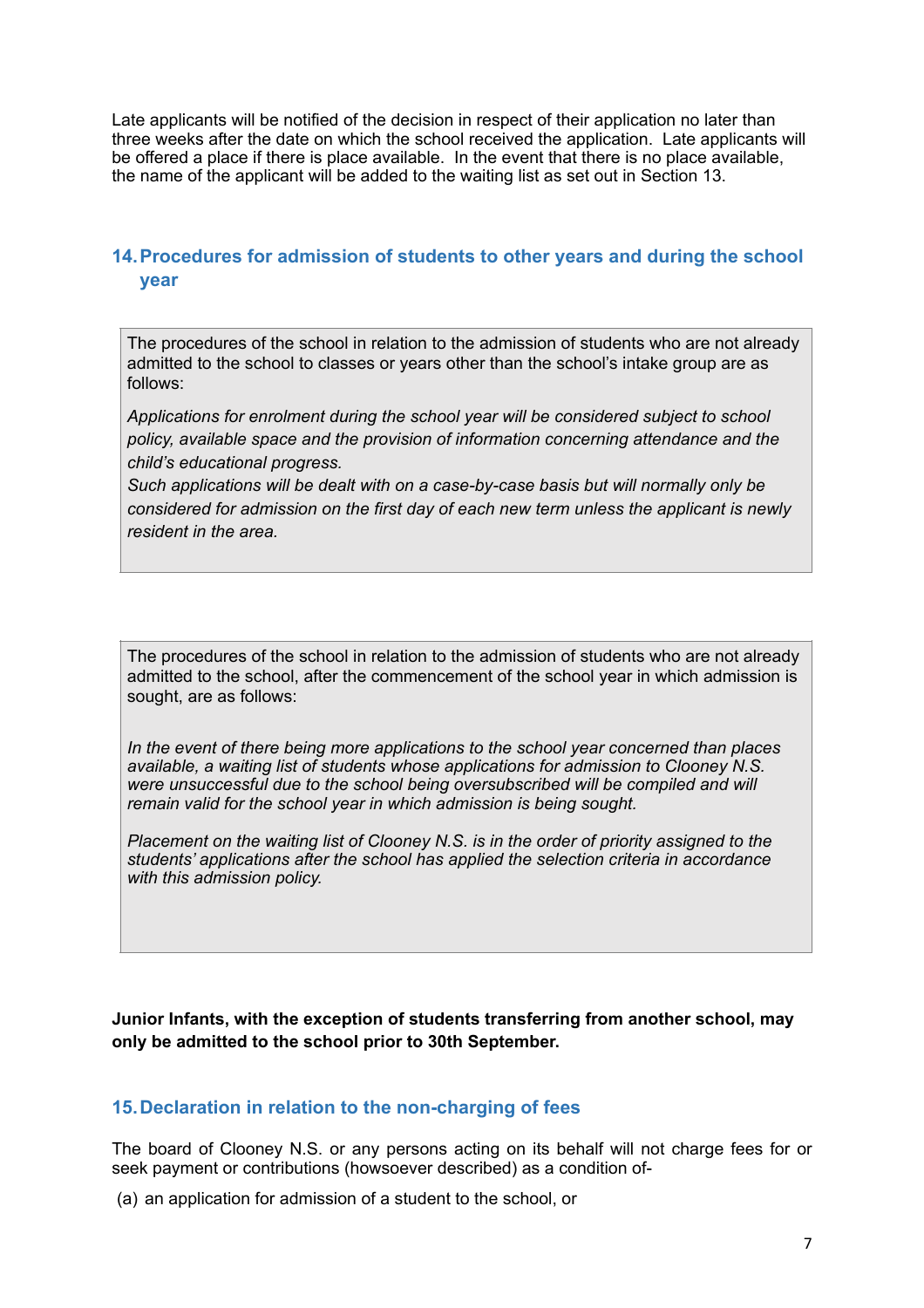(b) the admission or continued enrolment of a student in the school.

#### **16. Arrangements regarding students not attending religious instruction**

This section must be completed by schools that provide religious instruction to students.

Our school is of a Catholic ethos and, in keeping with that ethos, children of all or no other faith are welcome to apply to this school.

We respect the decision of parents to withdraw their child/children from taking part in the religious education curriculum, religious ceremonies, school Masses, etc.

The following are the school's arrangements for students, where the parent(s)/guardian(s) have requested that the student attend the school without attending religious instruction (etc.) in the school. These arrangements will not result in a reduction in the school day of such students:

A written request should be made to the Principal of the school. A meeting will then be arranged with the parent(s)/guardian(s) of the student, to discuss how the request may be accommodated by the school.

#### **17. Reviews/appeals**

#### **Review of decisions by the board of Management**

The parents/guardians of the student, may request the board to review a decision to refuse admission. Such requests must be made in accordance with Section 29C of the Education Act 1998.

The timeline within which such a review must be requested and the other requirements applicable to such reviews are set out in the procedures determined by the Minister under section 29B of the Education Act 1998 which are published on the website of the Department of Education and Skills.

The board will conduct such reviews in accordance with the requirements of the procedures determined under Section 29B and with section 29C of the Education Act 1998.

**Note:** Where an applicant has been refused admission due to the school being oversubscribed, the applicant **must request a review** of that decision by the board of management prior to making an appeal under section 29 of the Education Act 1998.

Where an applicant has been refused admission due to a reason other than the school being oversubscribed, the applicant **may request a review** of that decision by the board of management prior to making an appeal under section 29 of the Education Act 1998.

#### **Right of appeal**

Under Section 29 of the Education Act 1998, the parents/guardians of the student, may appeal a decision of this school to refuse admission.

An appeal may be made under Section 29 (1) (c) (i) of the Education Act 1998 where the refusal to admit was due to the school being oversubscribed.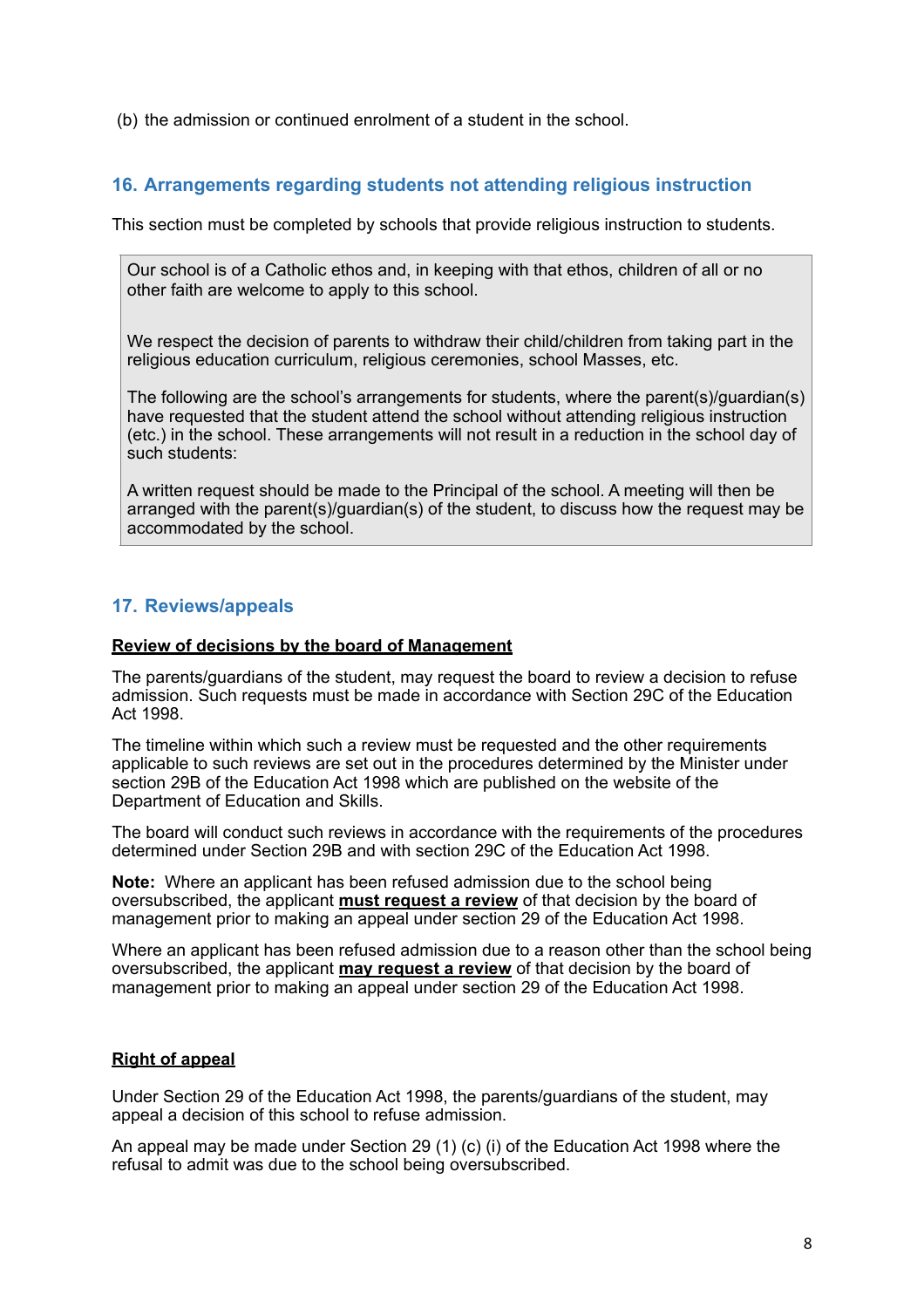An appeal may be made under Section 29 (1) (c) (ii) of the Education Act 1998 where the refusal to admit was due a reason other than the school being oversubscribed.

Where an applicant has been refused admission due to the school being oversubscribed, the applicant **must request a review** of that decision by the board of management **prior to making an appeal** under section 29 of the Education Act 1998. (see Review of decisions by the Board of Management)

Where an applicant has been refused admission due to a reason other than the school being oversubscribed, the applicant **may request a review** of that decision by the board of management prior to making an appeal under section 29 of the Education Act 1998. (see Review of decisions by the Board of Management)

Appeals under Section 29 of the Education Act 1998 will be considered and determined by an independent appeals committee appointed by the Minister for Education and Skills.

The timeline within which such an appeal must be made and the other requirements applicable to such appeals are set out in the procedures determined by the Minister under section 29B of the Education Act 1998 which are published on the website of the Department of Education and Skills.

The policy was ratified by the Board of Management of Clooney N.S. on November 3rd 2020.

Signed: \_\_\_\_\_\_\_\_\_\_\_\_\_\_\_\_\_\_\_\_\_\_\_\_\_\_\_\_\_\_\_\_\_\_ Chairperson, Board of Management

The contents of this policy have been approved by St. Senan's Education Office, acting on behalf of the Patron.

*Official Stamp*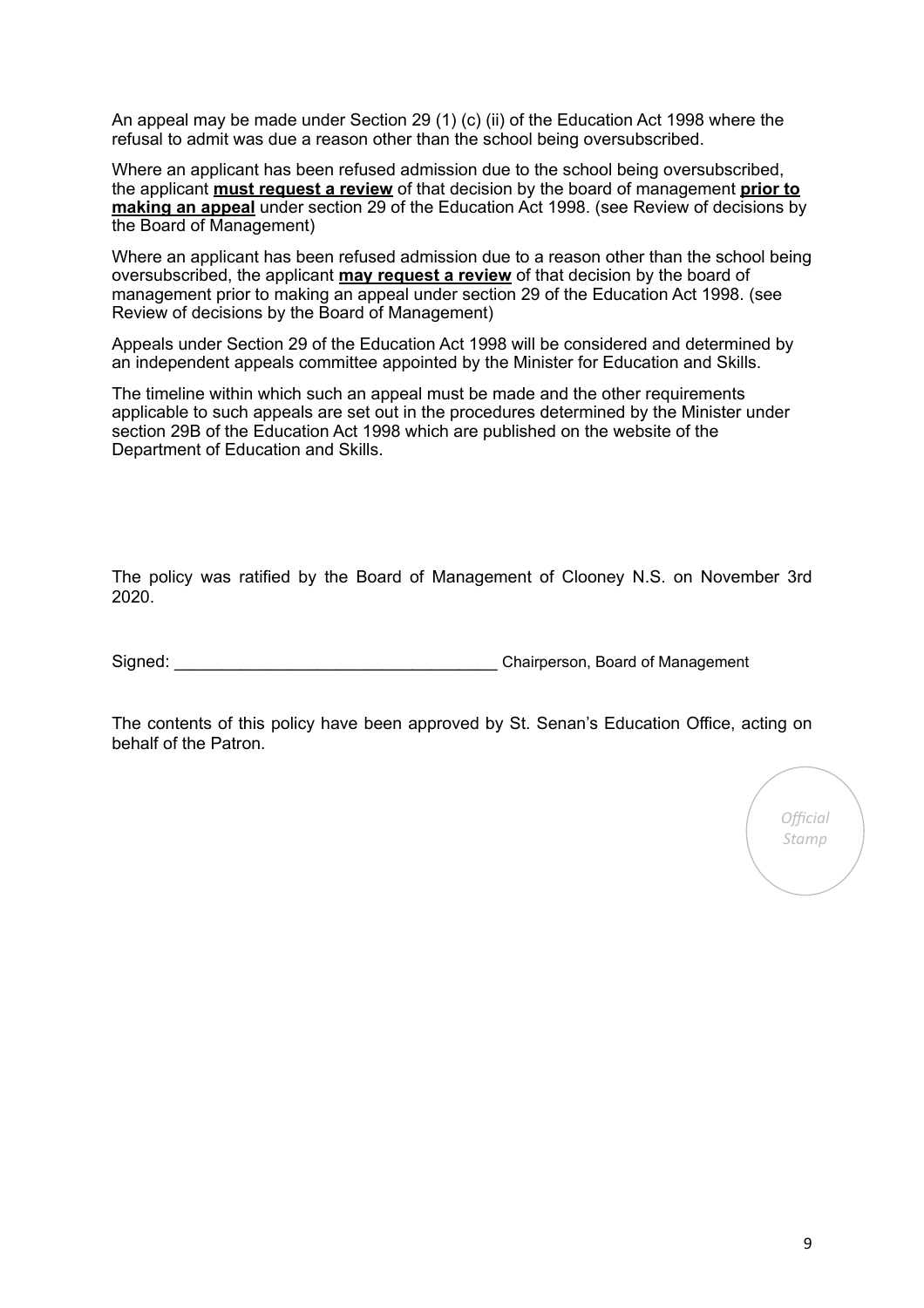#### **Appendix (1)**

### **Enrolment Application Form**

**Clooney N.S. Enrolment Year** 

|                                       | Surname: |                                                                                                                        |
|---------------------------------------|----------|------------------------------------------------------------------------------------------------------------------------|
|                                       | Gender:  | <u> 1989 - Johann John Stein, market fan it ferskearre fan it ferskearre fan it ferskearre fan it ferskearre fan i</u> |
|                                       |          |                                                                                                                        |
|                                       |          |                                                                                                                        |
|                                       |          |                                                                                                                        |
| <b>Parent(s)/Guardian(s) Details:</b> |          |                                                                                                                        |
|                                       |          |                                                                                                                        |
|                                       |          |                                                                                                                        |
| Address:                              |          |                                                                                                                        |
|                                       |          |                                                                                                                        |
|                                       |          |                                                                                                                        |
| Date:                                 | Date:    | Completed enrolment applications must be returned to Clooney NS no later than 3pm on the same of February.             |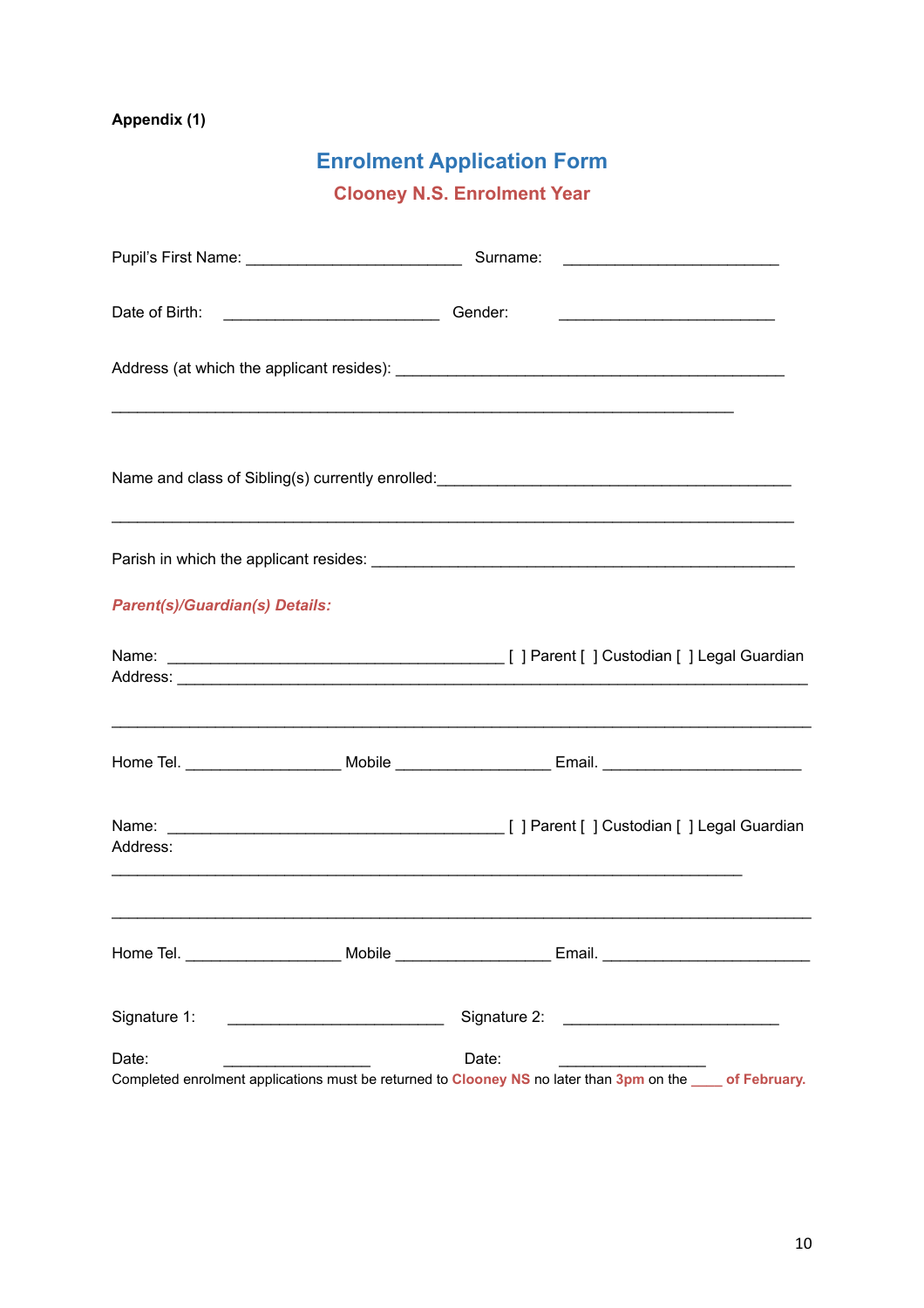# *Clooney National School*



*Carrahan, Tulla, Co, Clare Tel: 065 6835806 Roll No.15279I*

## **Enrolment Form**

| <b>Pupil's Name:</b>                           |  |
|------------------------------------------------|--|
| <b>D.O.B:</b>                                  |  |
| <b>Pupil's PPS Number:</b>                     |  |
| <b>Parents'/Guardians'</b><br>names            |  |
| <b>Address:</b>                                |  |
| <b>Email Address:</b>                          |  |
|                                                |  |
| <b>Contact Numbers:</b>                        |  |
|                                                |  |
|                                                |  |
| <b>Work Number:</b>                            |  |
|                                                |  |
| <b>In Emergency No:</b>                        |  |
|                                                |  |
| <b>Any Relevant Medical</b><br><b>History:</b> |  |
| <b>Any Other Comment/</b><br><b>Concerns:</b>  |  |
| Parents'/Guardians'<br>Signature:              |  |